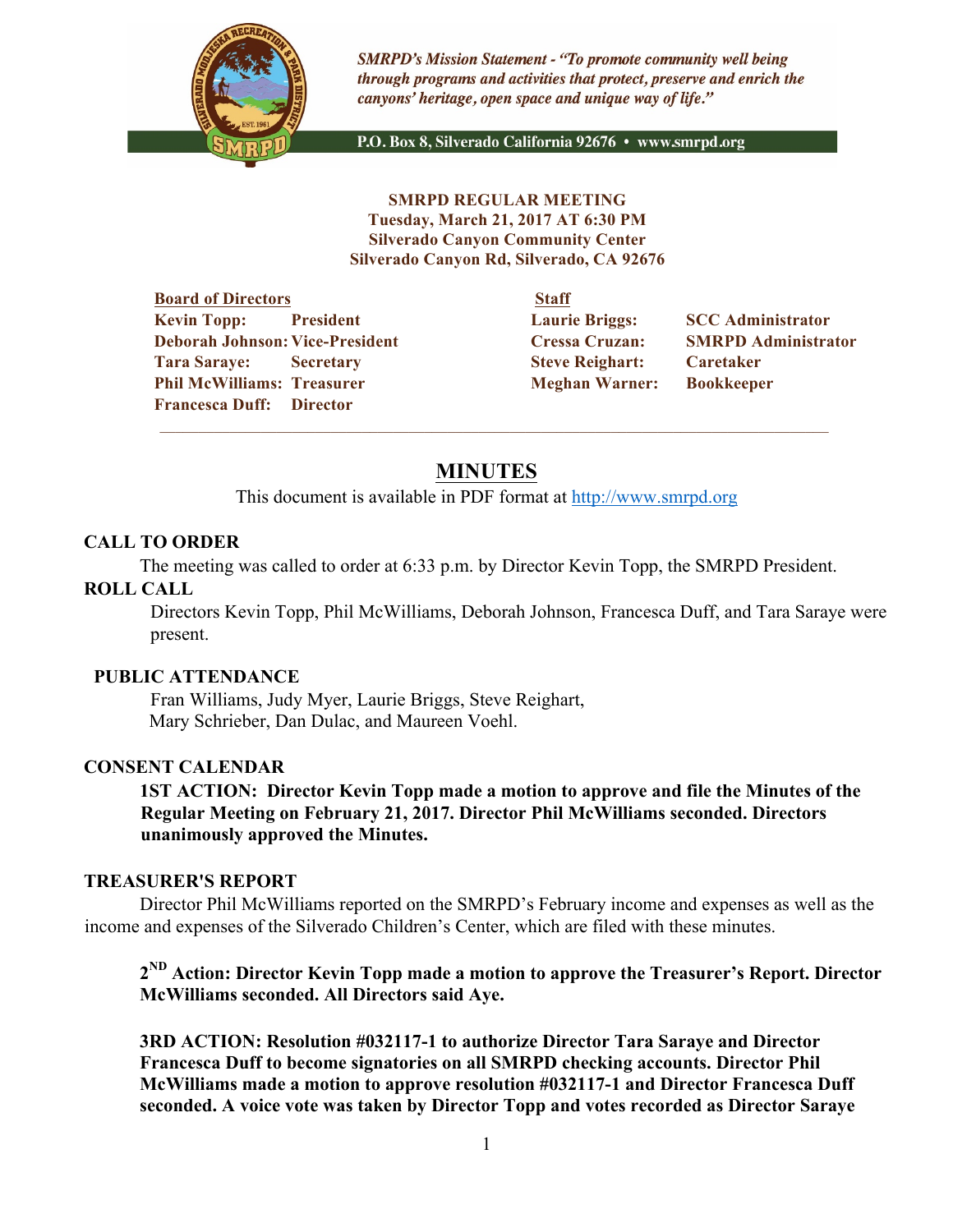**Aye, Director Johnson Aye, Director McWilliams Aye, Director Topp Aye, and Director Duff Aye.**

**4TH ACTION: Resolution #032117-2 for Director Tara Saraye and Director Francesca Duff to register per applicable County procedures to sign SMRPD payment transmittals. Director McWilliams made a motion to approve resolution #032117-2 and Director Topp seconded. A voice vote was taken by Director Topp and votes recorded as Director Saraye Aye, Director Johnson Aye, Director McWilliams Aye, Director Topp Aye, and Director Duff Aye.**

## **OTHER DISTRICT BUSINESS**

.

Verizon update for fiber optic cell service communication; the community did respond with calls and letters to the county. The county surveyors are doing research to determine if Silverado Canyon Road is a county road or not and determine the status of the easements along the road.

Mary Schreiber made a request for Canyon Clean Sweep for parking at the Riveria on June 3<sup>rd</sup> and 4th.

**5TH ACTION: Director Kevin Topp made a motion for the Fire Safe Council to use the west end of the Riviera June 3rd and 4th for all day parking for the clean-up and chipper days and Director Deborah Johnson seconded. All Directors voted Aye.**

**6TH ACTION: Director Phil McWilliams made a motion to donate \$1,000 to the ICL in memory of Steve Duff. This will be for the History Committee archives. Kevin Topp seconded. All Directors said Aye.**

Chili Cook-Off Budget and net proceeds tabled for next meeting. Advertising has gone out and posters have been made. SMRPD sponsors the Chili Cook-off and fronts money for this event.

# **7TH ACTION: Director Kevin Topp made a motion to donate \$300 for the Silverado Firefighters' Breakfast for the Easter Egg Hunt. Director Deborah Johnson seconded. All Directors say Aye.**

Modjeska also has a Firefighter's Easter breakfast but has not accepted a donation in the past.

Silverado Dam Removal project has already begun. SMRPD was asked to write a letter about the demolition but this has been in the works for two years and now it is too late. The dam demo has already begun.

### **SILVERADO CHILDREN'S CENTER (SCC) OVERSIGHT COMMITTEE**

Laurie Briggs presented the Children's Center monthly report, and informed the Board on enrollments. Enrollment is up a little. There will be an April fundraiser and Open House in May. The new signage needs to be costed out to replace the old sign and have the new Children's Center logo. Director Tara Saraye will be looking at building options to replace or repair the buildings that are old and in need of many repairs. ICL received a thank you note from the SCC and was very pleased.

**8TH ACTION: Director Deborah Johnson made a motion to change the license from the Community Care Licensing for the Children's Center to reduce the student capacity from 62**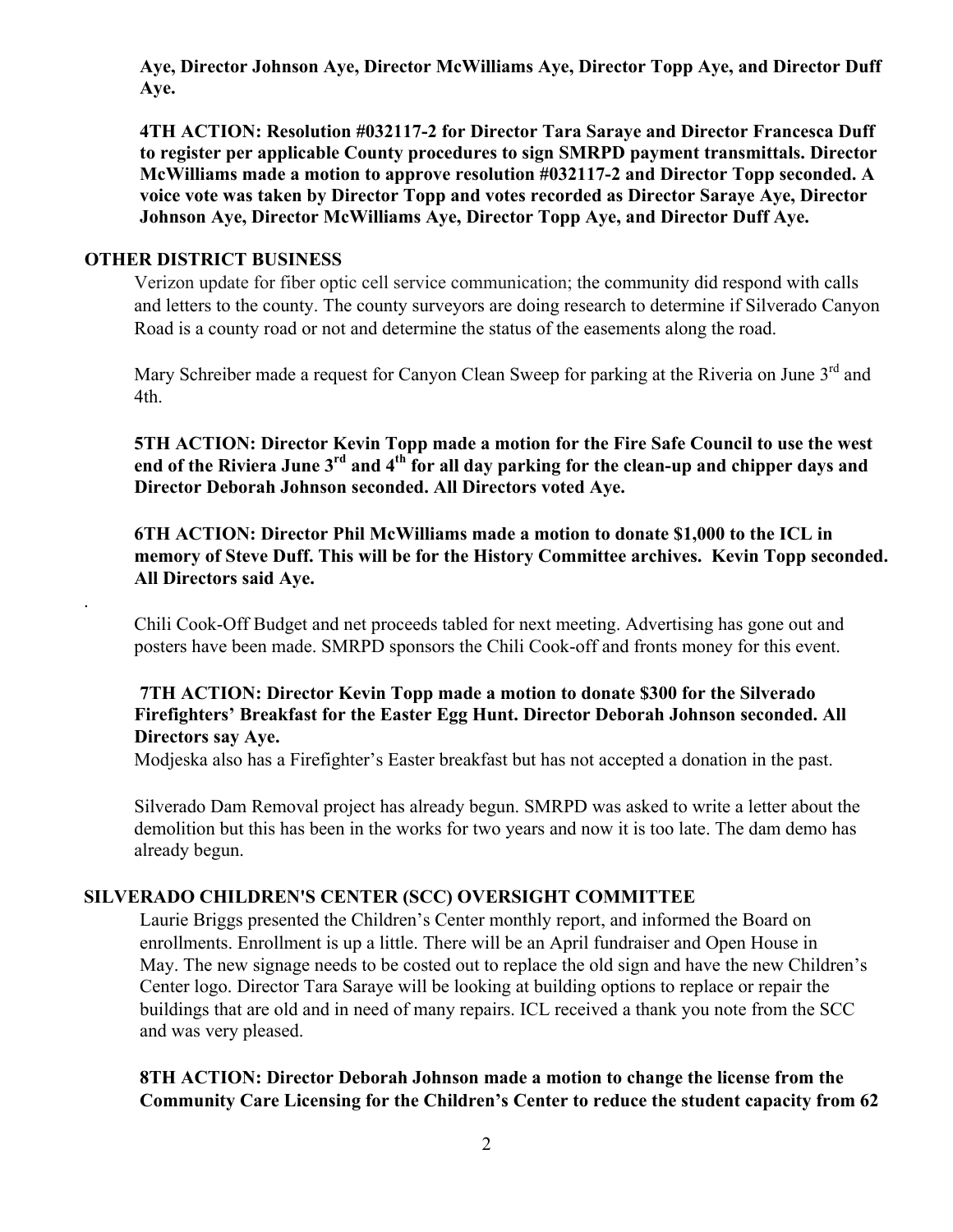**to 60 which saves \$121 per year in licensing. Director Kevin Topp seconded. All Directors say Aye.**

#### **FACILITIES COMMITTEE**

There was a discussion about a mural at Modjeska Park. Paint is bubbling up on the wall and needs to be repaired before a mural is worked on in Modjeska. There needs to be an estimate for the repair cost. Money is needed for paint. There is a concern that scaffolding will be up while children visit the park so it is recommended that caution tape and fencing be put up for safety. They may need more protective covering for the mural. Modjeska also needs a vinyl drop for when they have movie nights.

A Special Meeting at Modjeska Community Center with their residents needs to be held about reconfiguring the Community Center. There will be a discussion on what programs and activities they want in Modjeska. Director Francesca Duff shared that residents want things cleaned up and do repairs on the front of the community center. The wood flooring needs to be looked at. There is a drainage problem causing the wood to rot. A time and date for special meeting will be scheduled.

The ball wall plaque is mounted on the completed Silverado mural. It will be announced on April 1<sup>st</sup> and at each summer concert.

### **RECREATION COMMITTEE**

Director Deborah Johnson reported on current recreation programs and activities and fees collected for the Winter Recreation Programs. SMRPD is looking at having classes for 4-6 weeks in length. Yoga instructor Christine Taylor is stopping her classes after 15 years. A good-bye party will be held on March 28<sup>th</sup> after her class. The Rattle Snake Avoidance Training was a success with 61 dogs trained.

Director Kevin Topp reported on the April Fool's Talent Show and concert. So far 30 acts are booked and 2 bands are scheduled.

# **9TH ACTION: Director Kevin Topp made a motion to donate the net proceeds from the burger sales at the April Fools Talent Show to the SCC. Director Deborah Johnson seconded. All Directors said Aye.**

"Open Mic Night" might be held on stage, at gazebo, in Building A or at Modjeska Park. Geoff Sarkissian wants to form a committee to promote, set dates, times and schedule talent.

**STRATEGIC PLANNING** 

None

**CLOSED SESSION** None

#### **PUBLIC COMMENTS**